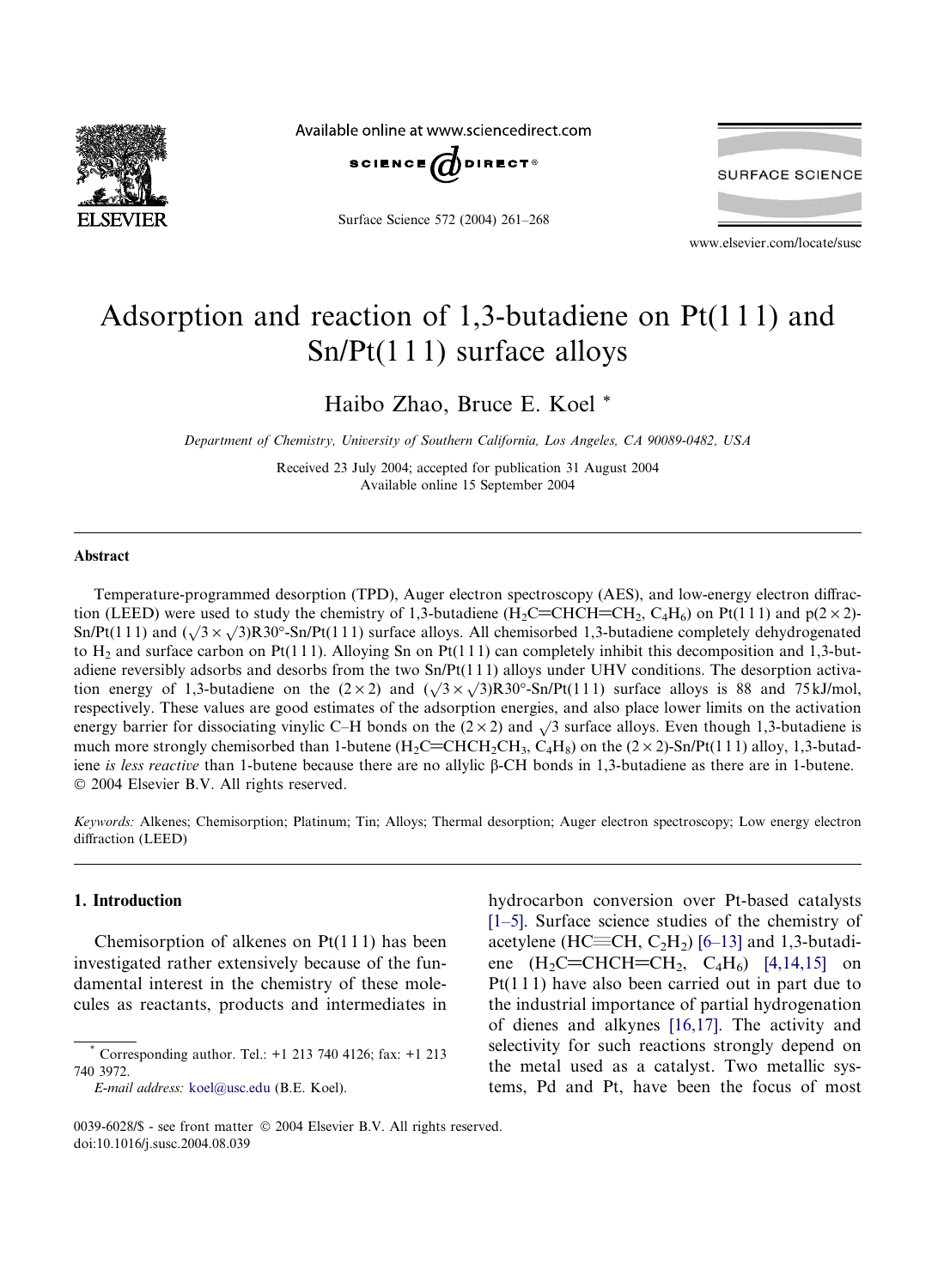fundamental studies of the hydrogenation of hydrocarbons [\[18\].](#page-7-0) For example, butadiene is preferentially hydrogenated to form butane  $(H_3CCH_2CH_2CH_3, C_4H_{10})$  over Pt [\[19\].](#page-7-0)

Generally, the addition of Sn to supported Pt catalysts for hydrocarbon conversion decreases the catalytic activity, but increases the selectivity for unsaturated hydrocarbon products and reduces coking, a poisoning of the catalyst that decreases its useful lifetime due to carbon accumulation from non-specific dehydrogenation. Bimetallic Pt–Sn catalysts are particularly promising for a variety of selective dehydrogenation and hydrogenation reactions. For example, Cortright and coworkers [\[20–22\]](#page-7-0) have reported a highly active and selective Pt/Sn/K–L zeolite catalyst for isobutene dehydrogenation in which Pt–Sn alloy particles are clearly formed. The reduced reactivity of Pt–Sn alloy surfaces provides a simple explanation for why bimetallic Pt–Sn catalysts may have an increased selectivity for producing alkenes from the hydrogenation of dienes over that of Pt catalysts. Fundamental understanding of adsorption and reaction of 1,3-butadiene on well-defined Pt– Sn alloys would provide important information for understanding and improving Pt–Sn catalysts for use in diene hydrogenation.

Adsorption of 1,3-butadiene on  $Pt(111)$  has been studied experimentally by temperature programmed desorption (TPD) [\[4\]](#page-6-0), high-resolution electron energy loss spectroscopy (HREELS) [\[4,14,15\]](#page-6-0), and near-edge X-ray absorption fine structure (NEXAFS) [\[14,15\]](#page-6-0). Avery and Sheppard [\[4\]](#page-6-0) concluded that chemisorption occurred via di- $\sigma$ -bonding of both C=C bonds in the molecule in a tetra- $\sigma$ -bonding configuration without any overall hydrogen loss at 300K. This picture is supported by recent DFT calculations [\[23,24\].](#page-7-0) However, Bertolini and coworkers [\[14,15\]](#page-6-0) argued that only the carbon atoms at the ends of the molecule form  $\sigma$  bonds to the Pt(111) surface, in a 1,4 $di$ - $\sigma$ -bonding configuration, and chemisorption is accompanied by the formation of a new  $C=C$ bond at the center of the molecule. This is consistent with an older calculation by Baetzold [\[25\]](#page-7-0).

Alloying Sn in a  $Pt(111)$  surface greatly changes the reactivity of the surface and weakens the interaction with adsorbed molecules [\[26–28\].](#page-7-0) Under UHV conditions, decomposition of alkenes is totally inhibited on the  $(\sqrt{3} \times \sqrt{3})R30^{\circ}$ -Sn/  $Pt(111)$  alloy and greatly decreased on the  $(2 \times 2)$ -Sn/Pt(111) alloy [\[26–28\].](#page-7-0) 1,3-butadiene contains two  $C=C$  double bonds, and thus is expected to have a much stronger interaction with these alloys (barring severe steric constraints due to Sn). Stronger adsorption often leads to higher reactivity and so this is a interesting molecule to probe C–H bond cleavage barriers on these alloy surfaces.

In this paper, we investigated adsorption, desorption, and dehydrogenation of 1,3-butadiene on Pt(111), the  $(2 \times 2)$ -Sn/Pt(111) and  $(\sqrt{3} \times$  $\sqrt{3}$ R30°-Sn/Pt(111) surface alloys. We examined the influence of alloy structure on the chemistry of 1,3-butadiene and compared the reactivity of this molecule, as a prototype diene, with that of the alkenes, ethylene  $(H_2C=CH_2, C_2H_4)$  and 1-butene  $(H_2C=CHCH_2CH_3, C_4H_8)$ .

### 2. Experimental methods

Experiments were performed in a three-level UHV chamber as described earlier [\[29\]](#page-7-0). The Pt(111) crystal (Atomergic; 10-mm dia., 1.5-mm thick) was prepared by using  $1$ -keV  $Ar^+$ -ion sputtering and oxygen exposures  $(5 \times 10^{-7}$ -Torr O<sub>2</sub>, at 900K for 2min) to give a clean spectrum in Auger electron spectroscopy (AES) and a sharp  $(1 \times 1)$ pattern in low energy electron diffraction (LEED).

The  $(2 \times 2)$ Sn/Pt(111) and  $(\sqrt{3} \times \sqrt{3})R30^{\circ}$ Sn/ Pt(111) surface alloys were prepared by evaporating one monolayer of Sn onto the  $Pt(111)$  crystal surface and subsequently annealing the sample for  $20s$  to  $1000K$  and  $830K$ , respectively. Sn is incorporated substitutionally into primarily only the surface layer to form an ordered alloy or intermetallic compound with  $\theta_{\text{Sn}} = 0.25$ , with a composition corresponding to the  $(111)$  face of a bulk Pt<sub>3</sub>Sn crystal, and  $\theta_{\text{Sn}} = 0.33$ , with a composition corresponding to a  $Pt<sub>2</sub>Sn$  surface. These surface alloys are relatively ''flat'', but Sn atoms protrude 0.02 nm above the surface-Pt plane at both sur-faces [\[30\]](#page-7-0). In the  $(2 \times 2)$  structure, pure-Pt threefold reactive sites are present, but no adjacent pure-Pt three-fold sites exist. All pure-Pt three-fold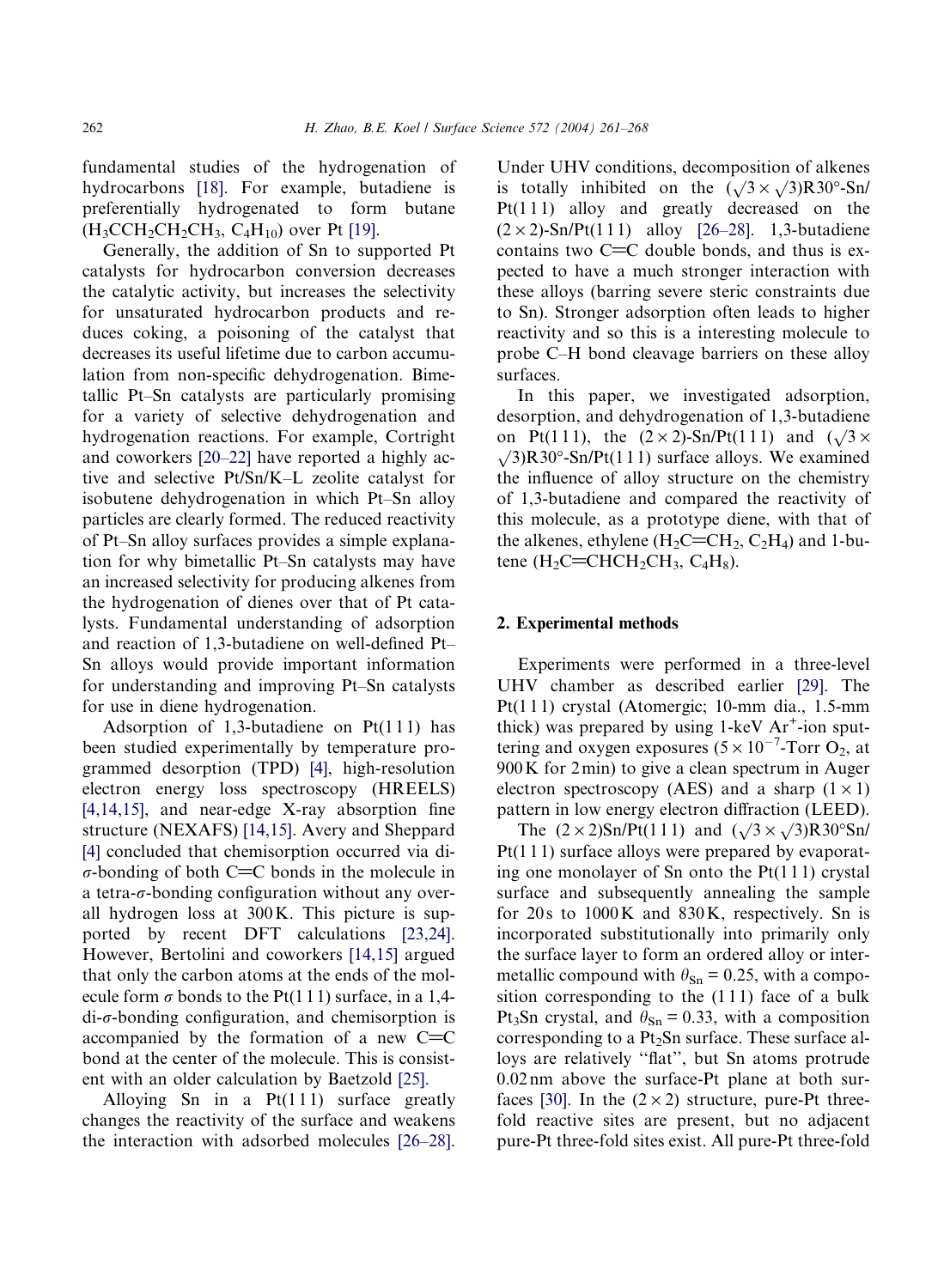<span id="page-2-0"></span>sites are eliminated in the  $(\sqrt{3} \times \sqrt{3})R30^\circ$  structure, and only two-fold pure Pt sites are present. For brevity throughout this paper, we will refer to the  $p(2 \times 2)$ -Sn/Pt(111) and  $(\sqrt{3} \times \sqrt{3})R30^\circ$ -Sn/Pt(111) surface alloys as the  $(2 \times 2)$  and  $\sqrt{3}$  alloys, respectively.

1,3-Butadiene ( $C_4H_6$ , Matheson, 99.5%) was used without additional purification. The gas was exposed on the Pt crystal by a microcapillary array doser connected to a gas line through a variable leak valve. All of the exposures reported here are given simply in terms of the background pressure in the UHV chamber as measured by an ion gauge. No attempt was made to correct for the flux enhancement of the doser or ion gage sensitivity. The mass spectrometer in the chamber was used to check the purity of the gases during dosing.

For all TPD experiments, the heating rate was 3.6K/s and all exposures were given with the surface temperature at 100K. AES measurements were made with a double-pass cylindrical mirror analyzer (CMA) using a modulation voltage of 4 eV. The electron gun was operated at 3-keV beam energy and  $1.5-\mu A$  beam current. Coverages  $\theta_i$  reported in this paper are referenced to the surface atom density of  $Pt(111)$  such that  $heta_{\text{Pt}} = 1.0 \text{ ML}$  is defined as  $1.505 \times 10^{15} \text{ cm}^{-2}$ .

### 3. Results

Fig. 1 shows butadiene,  $C_4H_6$ , TPD spectra after different 1,3-butadiene exposures on Pt(111) at 100K. At low exposures, no molecular  $C_4H_6$  desorbs upon heating. Increasing butadiene exposures leads to desorption from the physisorbed layer at 130K. At any coverage, the chemisorbed layer of butadiene decomposes and only  $H_2$ is detected in the TPD spectra. The dehydrogenation of butadiene leads to the build up of surface carbon on  $Pt(111)$ , which is detected by AES following TPD experiments. Our results agree with the TPD results of Avery and Sheppard [\[4\]](#page-6-0).

 $H<sub>2</sub>$  evolution, as shown in [Fig. 2](#page-3-0), monitors complete butadiene decomposition on  $Pt(111)$ . The amount of  $H_2$  desorption saturates at 0.18-L exposure, where the butadiene monolayer saturation coverage was reached as determined by monitorFig. 1. Butadiene  $(C_4H_6)$  TPD spectra after 1,3-butadiene exposures on Pt(111) at 100K.

ing  $C_4H_6$  desorption in Fig. 1. Three  $H_2$  desorption peaks can be identified at 370, 398 and 585K, which indicates that several steps are needed to complete the decomposition process. At low coverage, the first  $H_2$  desorption peak appears at 339K and no peak at 398K is detected. This shift indicates that co-adsorbed hydrocarbon fragments produced from dehydrogenation increases the C–H bond cleavage barrier. The total, amount of  $H_2$  evolved in TPD after large exposures of butadiene is  $0.44 \text{ ML H}_2$ , corresponding to the complete decomposition of 0.15-ML  $C_4H_6$ . This value was determined by comparison of this  $H<sub>2</sub>$  TPD peak area to a reference  $H<sub>2</sub>$  TPD spectrum obtained after ethylene  $(C_2H_4)$  exposures on Pt(111) at  $300K$  to produce 0.25-ML ethylidyne  $(CCH_3)$  [\[31\]](#page-7-0), in which complete decomposition produces  $0.375\text{-}ML$  H<sub>2</sub>, i.e.  $0.75ML$  H. Since complete dehydrogenation is the only reaction pathway for chemisorbed  $C_4H_6$ , the saturation coverage of  $C_4H_6$  on Pt(111) is 0.15 ML.

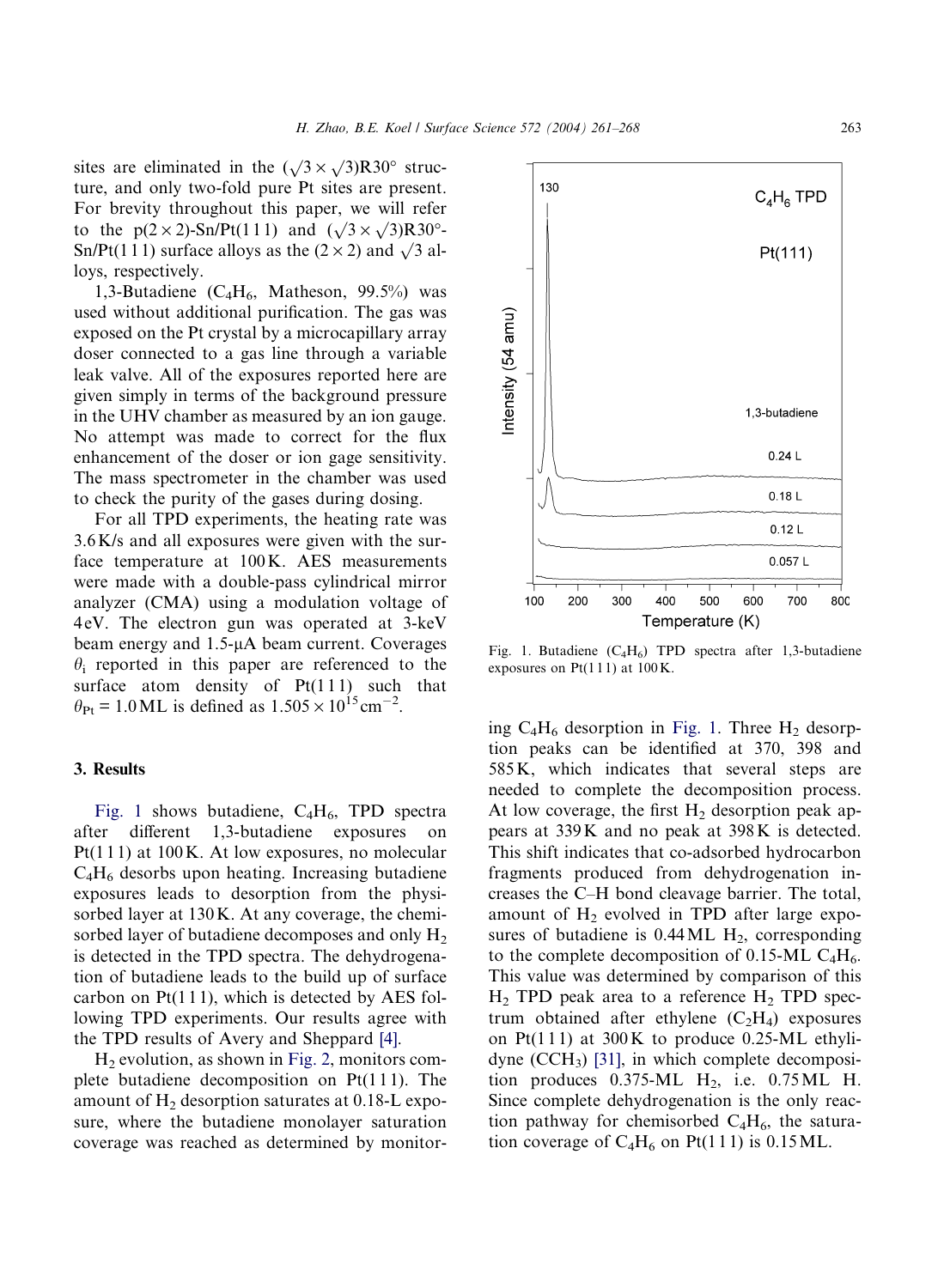<span id="page-3-0"></span>

Fig. 2. H2 TPD spectra after 1,3-butadiene exposures on Pt(111) at  $100K$ .

In Fig. 3, a series TPD spectra are shown for  $C_4H_6$  following 1,3-butadiene dosing on the  $(2 \times 2)$  surface alloy at 100K. Butadiene from the chemisorbed layer desorbs at 341K at low coverage and this shifts to 330K at monolayer coverage. Desorption from the physisorbed layer is observed at 135K at high coverage. Assuming first-order desorption kinetics with a preexponential factor of  $10^{13}$  s<sup>-1</sup>, the Redhead method [\[32\]](#page-7-0) was used to estimate a desorption activation energy  $E_d$  of 88 kJ/mol for C<sub>4</sub>H<sub>6</sub> adsorbed on the  $(2 \times 2)$  alloy at low coverage.

In [Fig. 4,](#page-4-0) a series of  $C_4H_6$  TPD spectra are shown following 1,3-butadiene dosing on the  $\sqrt{3}$ alloy at 100K. Butadiene from the chemisorbed layer desorbed at 292K at low coverage and this shifted to 275K at monolayer coverage. Desorption from a physisorbed layer was observed at 121 and 145K at high coverages. A value for  $E_d$ of 75 kJ/mol on the  $\sqrt{3}$  alloy was obtained by Redhead analysis using the peak at low coverage. We



Fig. 3. Butadiene  $(C_4H_6)$  TPD spectra after 1,3-butadiene exposures on the  $(2 \times 2)$ -Sn/Pt(111) alloy at 100K.

note that the desorption peak width of chemisorbed butadiene on the  $\sqrt{3}$  alloy is appreciably narrower than that on the  $(2 \times 2)$  alloy. This might mean that butadiene chemisorbs on the  $(2 \times 2)$ alloy in more than one bonding configuration.

 $H<sub>2</sub>$  evolution shown in [Fig. 5](#page-4-0) monitors butadiene decomposition on Pt(111) and the  $(2 \times 2)$ and  $\sqrt{3}$  alloys at monolayer coverage. In contrast to the complete dehydrogenation of butadiene on Pt(111), no significant  $H<sub>2</sub>$  desorption was observed (or at any butadiene coverage used in these experiments) on the two  $Sn/Pt(1 1 1)$  surface alloys. The small  $H_2$  desorption features are mostly due to cracking fractions from butadiene desorption and the residual yield is almost at the same level as that in ''background'' TPD experiments where no exposure to butadiene was given. This is consistent with AES that detected no carbon on the two alloys after any TPD experiment. Therefore, butadiene thermal decomposition was completely suppressed under these conditions upon forming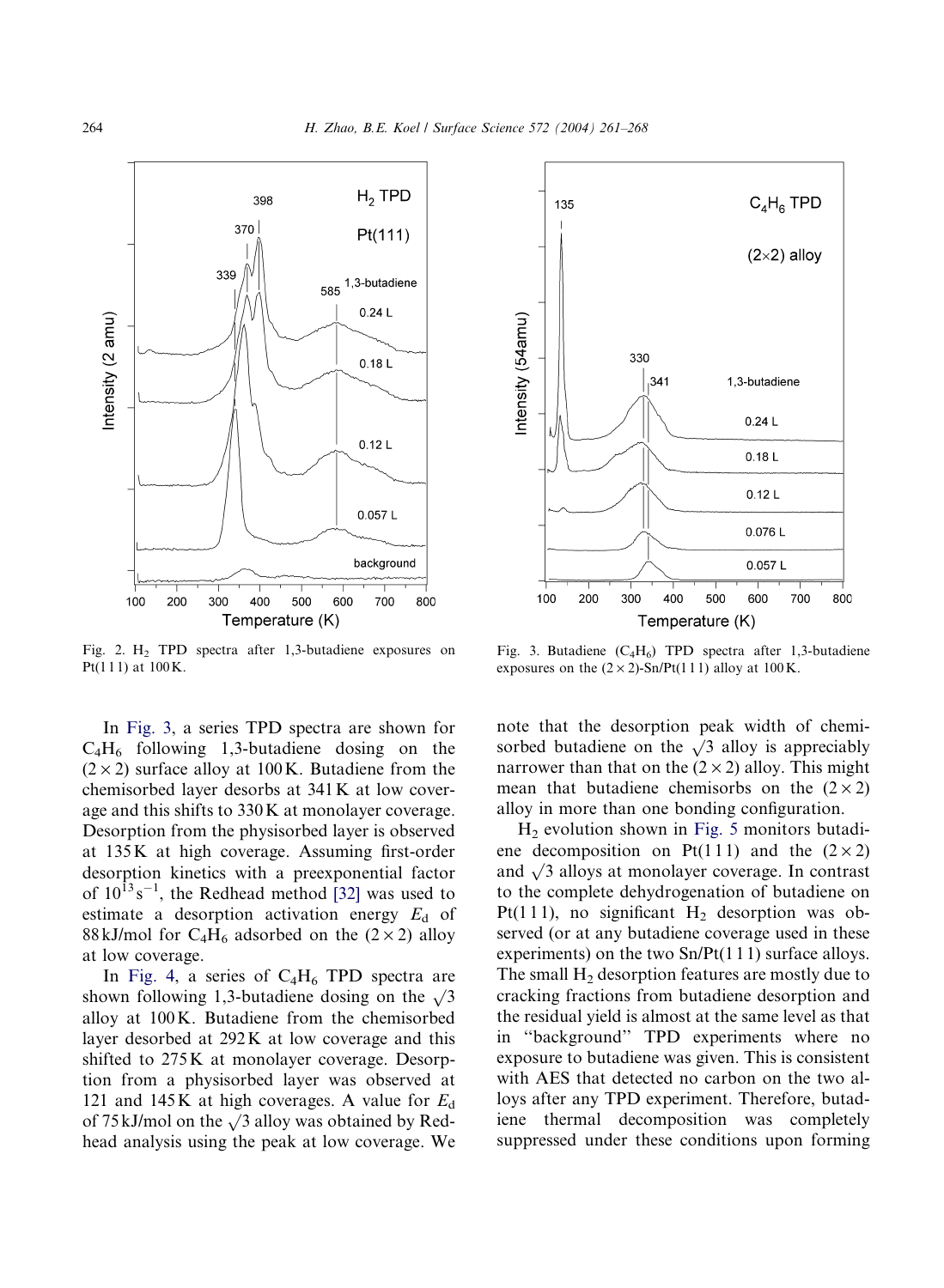<span id="page-4-0"></span>

Fig. 4. Butadiene  $(C_4H_6)$  TPD spectra after 1,3-butadiene Fig. 4. Butadiene  $(C_4H_6)$  IPD spectra after 1,3-butadiene<br>exposures on the  $(\sqrt{3} \times \sqrt{3})R30^\circ$ -Sn/Pt(111) alloy at 100 K. 1.3 butadiene decomposition on Pt(111) and the  $(2 \times 2)$  Sn/

the two alloys. 1,3-Butadiene reversibly adsorbs and desorbs on these two  $Sn/Pt(111)$  surface alloys.

Using the relationship between  $C_4H_6$  TPD peak area and butadiene coverage deduced from the data in [Figs. 1 and 2,](#page-2-0) as described in Appendix A, we can calculate the unknown butadiene monolayer coverage on each alloy by using the  $C_4H_6$ TPD peak area in spectra from the chemisorbed monolayer on the two alloys. This approach gives values of 0.15 and 0.17 ML on the  $(2 \times 2)$  and  $\sqrt{3}$ alloy, respectively.

## 4. Discussion

At 300K, 1,3-butadiene is believed to chemisorb on Pt(1 1 1) in a tetra- $\sigma$ -bonding configuration [\[4,23,24\]](#page-6-0), without any dehydrogenation of the mol-ecule [\[4\]](#page-6-0). [Fig. 2](#page-3-0) shows that no  $H_2$  evolution occurs before 300K, which is an experimental result con-



1,3-butadiene decomposition on Pt(111) and the  $(2 \times 2)$ -Sn/ Pt(111) and  $(\sqrt{3} \times \sqrt{3})R30^{\circ}$ -Sn/Pt(111) alloys.

sistent with that reported by Avery and Sheppard [\[4\]](#page-6-0). An older theoretical study by Baetzold [\[25\]](#page-7-0) predicted that 1,3-butadiene would decompose via loss of two terminal hydrogens to form a  $(CH)<sub>4</sub>$  metallacycle, but the data in [Fig. 2](#page-3-0) shows that this decomposition mechanism is not correct. At low exposure (0.057-ML  $C_4H_6$ ), the  $H_2$  desorption peak area ratio at 339K to 585K is larger than 4:2, rather than the 2:4 ratio predicted by the theory.

The presence of Sn in the surface layer of Pt(1 1 1) greatly weakened the interaction between 1,3-butadiene and the alloy surface. Increasing the Sn concentration from 25% to 33% leads to a decrease in the desorption activation energy  $E_d$ from 88 to 75 kJ/mol. This is also a good estimate of the adsorption energy in this case where there is no appreciable activation energy barrier to adsorption. This effect of Sn on the adsorption energy has been observed for alkenes [\[26–28\]](#page-7-0) and many other molecules as well. The adsorption energy of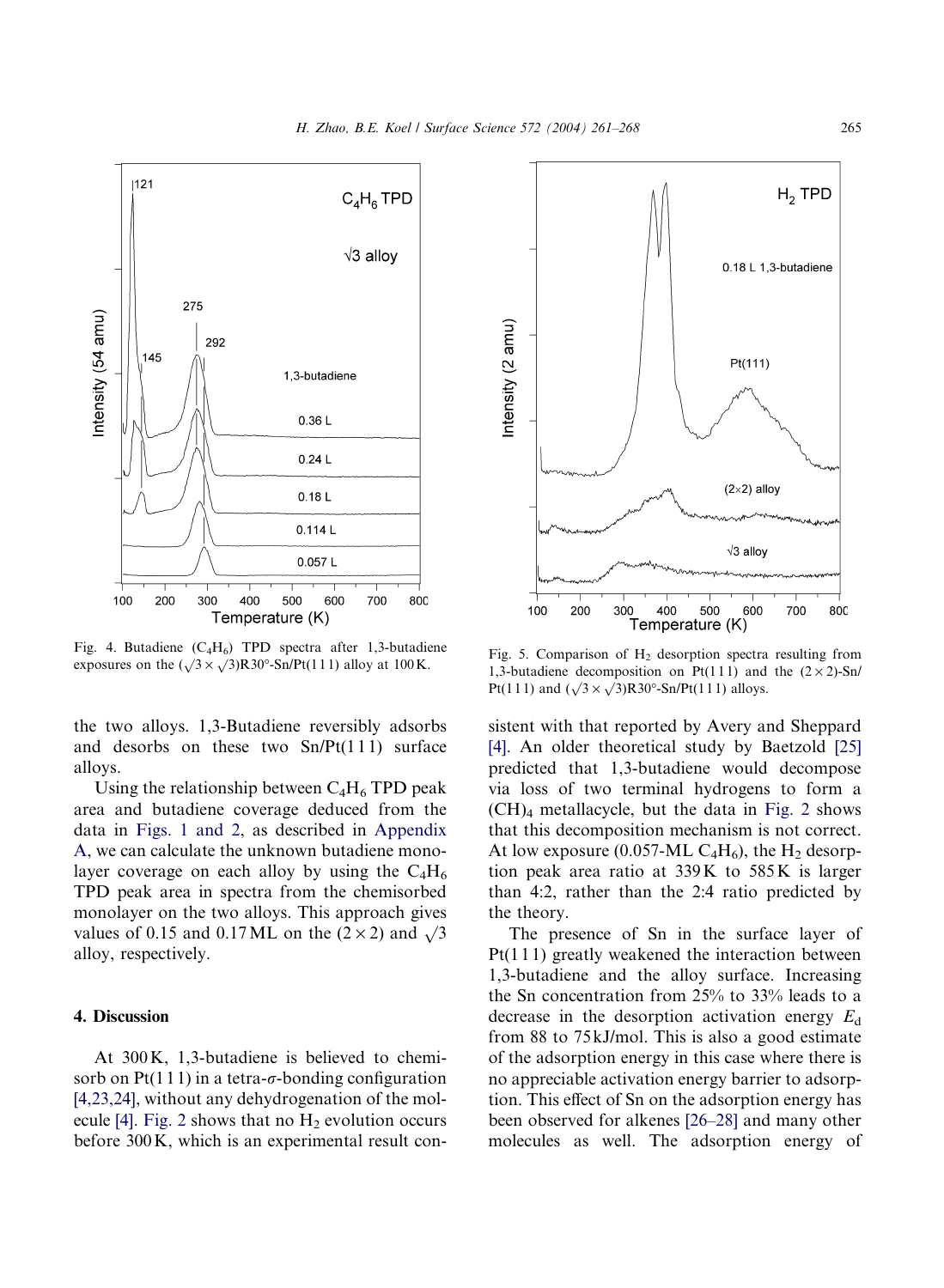1,3-butadiene on the  $(2 \times 2)$  and  $\sqrt{3}$  alloys is roughly 1.5 times that of ethylene [\[26\]](#page-7-0) and 1-butene [\[27\]](#page-7-0) on the same alloy. Ethylene chemisorbs on  $Pt(111)$  and the two  $Sn/Pt(111)$  alloys via di- $\sigma$ -bonding, but the carbon atoms in chemisorbed ethylene are less rehybridized toward  $sp<sup>3</sup>$  with increasing Sn in the surface layer [\[26\].](#page-7-0) A comparison of adsorption energies between 1,3-butadiene and 1-butene or ethylene suggests that all four carbon atoms in 1,3-butadiene should have strong interactions with the alloy surfaces. We propose that 1,3-butadiene chemisorbs on the two Sn/ Pt(111) alloys in a tetra- $\sigma$ -bonding configuration, as on Pt(111), but with the carbon atoms less  $sp^3$ rehybridized than that on  $Pt(111)$ . The presence of Sn in the surface layer of  $Pt(111)$  has no effect, however, on the chemisorbed monolayer coverage of 1,3-butadiene. This coverage is identical on Pt(111) and the  $(2 \times 2)$  alloy, and even slightly higher on the  $\sqrt{3}$  alloy. Such behavior has also been observed in studies of other alkene and alkane molecules [\[27,28,33\]](#page-7-0). This is probably due to a small relaxation in the bonding geometry/site requirements that result from slightly weaker bonding interactions between the chemisorbed molecule and the  $\sqrt{3}$  alloy surface.

All of the butene isomers, along with propene, undergo an appreciable amount of decomposition  $(7-10\%)$  on the  $(2 \times 2)$  alloy. Even though the adsorption energy of 1,3-butadiene is 1.5 times that of 1-butene or 2-butene [\[27\]](#page-7-0), the decomposition of 1,3-butadiene is completely inhibited on the  $(2 \times 2)$  alloy, like that observed for ethylene [\[26\].](#page-7-0) This result, which is surprising at first glance, can be explained simply by the presence of relatively weak allylic  $\beta$ -CH bonds in propene and butene. Only vinylic CH bonds exist in ethylene and 1,3-butadiene, and these bonds have a higher bond dissociation energy than allylic  $\beta$ -CH bonds [\[34\].](#page-7-0) So, these vinylic CH bonds are appreciably less reactive on Pt(111) and these alloys. The 1,4-di- $\sigma$ bonded configuration of 1,3-butadiene on Pt(1 1 1) proposed by Bertolini and coworkers [\[14,15\]](#page-6-0) may not be appropriate, particularly on the  $(2 \times 2)$  alloy, because this configuration would create allylic  $\beta$ -CH bonds on the end carbon atoms and this would pretty clearly lead to decomposition on the surface.

Like all of the small alkene molecules, 1,3-butadiene reversibly adsorbs and desorbs on the  $\sqrt{3}$ alloy. The origin of this decreased reactivity compared to that on  $Pt(111)$  was explained originally for ethylene as an increase in the activation energy for C–H bond scission,  $E^*$  on the alloys. However, this was never quite clear because the ethylene adsorption energy also decreased on these two  $Sn/Pt(111)$  alloys, and this could also lead to increased desorption and lack of reaction under UHV conditions. Now, because of the much larger desorption activation energy for 1,3-butadiene compared to ethylene on these two  $Sn/Pt(111)$  alloys, we can exclude this latter rationale which uses the decrease in desorption activation energy by alloying Sn to  $Pt(111)$ . We now show that ethylene decomposition is inhibited because of the increase in  $E^*$  the C–H bond breaking barrier, on the alloys. Also, now we can place a much better lower limit for  $E^*$  of vinylic CH bonds of 88 and 75 kJ/mol on the  $(2 \times 2)$  and  $\sqrt{3}$  alloys, respectively. The increase in this barrier may be caused by site-blocking or by electronic modifications of the  $Pt(111)$  surface by alloying with Sn. In the  $(2 \times 2)$  structure, pure-Pt three-fold reactive sites are present, but no adjacent pure-Pt three-fold sites exist. All pure-Pt three-fold sites are eliminated in the  $(\sqrt{3} \times \sqrt{3})R30^{\circ}$  structure, and only two-fold pure Pt sites are present. Alloying also changes the local electronic structure at Pt sites. Calculations by Pick [\[35\]](#page-7-0) and Delbecq and Sautet [\[36\]](#page-7-0) consider that a shift of the Pt d-band center resulting from charge transfer from Sn to Pt decreases the bond strength between adsorbed molecules and Sn–Pt alloys. Such changes could also leads to the formation of a significant activation energy barriers for bond dissociation reactions of adsorbed molecules.

## 5. Conclusions

On Pt(1 1 1), chemisorbed 1,3-butadiene completely decomposed to  $H_2$  and surface carbon upon heating. This decomposition pathway is completely inhibited on two Sn/Pt(1 1 1) surface alloys. Alloyed Sn also reduces the chemisorption bond strength of 1,3-butadiene compared to that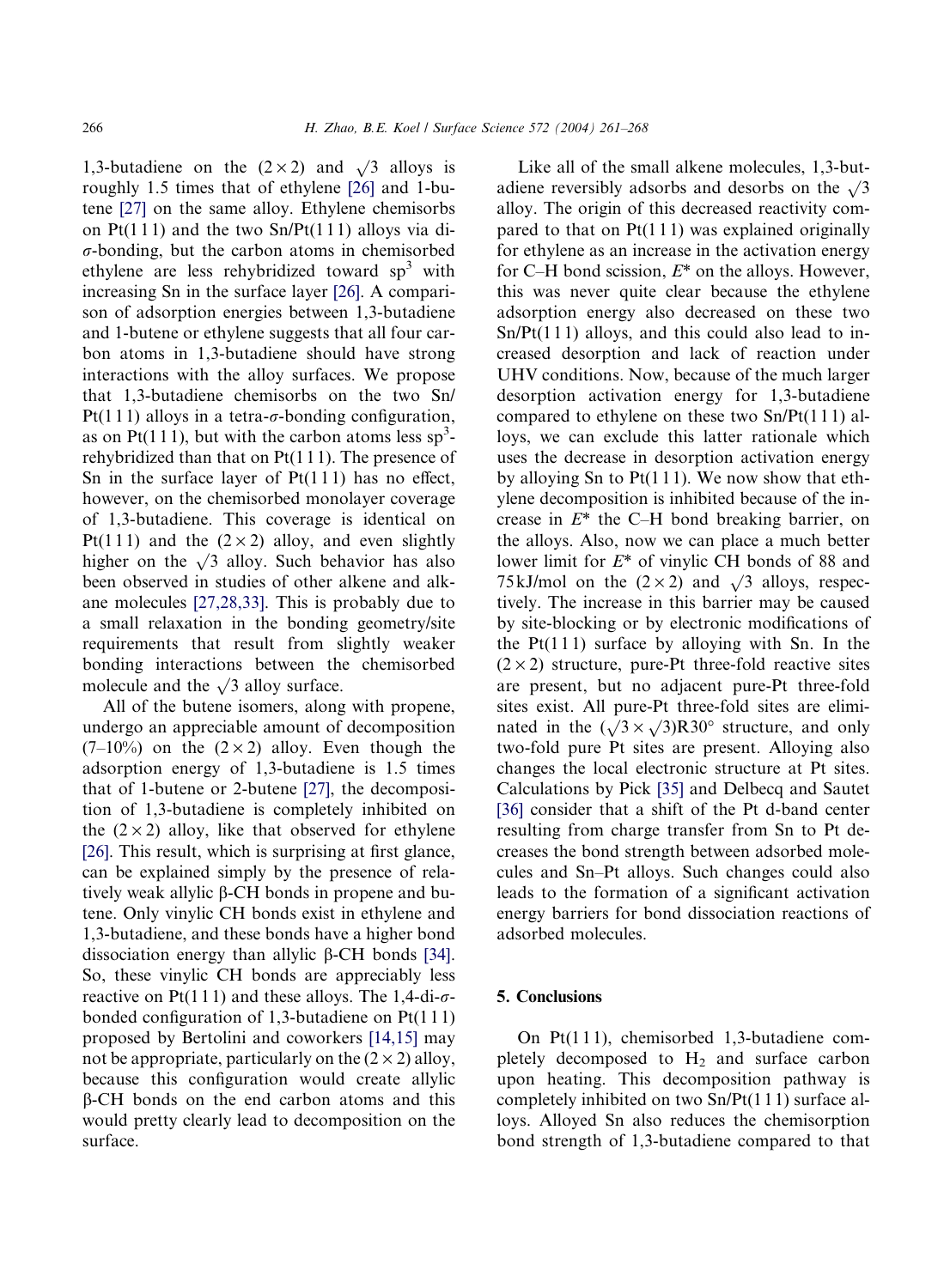<span id="page-6-0"></span>on Pt(111). The desorption activation energy  $E_d$ for 1,3-butadiene on the  $(2 \times 2)$  and  $(\sqrt{3} \times \sqrt{3})$ - $R30^{\circ}$ -Sn/Pt(1 1 1) alloys is 88 and 75 kJ/mol, respectively. However, alloyed Sn has no effect on the coverage of 1,3-butadiene in the chemisorbed monolayer, which is 0.15, 0.15, and 0.17ML on Pt(111) and the  $(2 \times 2)$  and  $(\sqrt{3} \times \sqrt{3})R30^{\circ}$ -Sn/ Pt(1 1 1) surface alloys, respectively. We propose that the lack of reactivity of ethylene and 1,3-butadiene on these alloys is due to lack of allylic  $\beta$ -CH bonds. Because  $E_d$  for 1,3-butadiene on these alloys is 1.5 times that of ethylene or 1-butene on the same surface, we can now set a more useful lower limit for the vinylic C–H bond breaking barrier  $E^*$  on these alloys of 88 kJ/mol.

### Acknowledgment

This work was supported by the Department of Energy, Office of Basic Energy Sciences, Chemical Sciences Division.

# Appendix A

Herein we derive the relationship between butadiene TPD peak area and butadiene coverage by using data from [Fig. 1](#page-2-0) in order to calculate the monolayer coverage of butadiene on the alloys from the areas of the TPD peaks obtained from the two alloy surfaces.

Surface coverage  $\theta$  is related to gas exposure  $\varepsilon$ by  $\theta = S \varepsilon$  where S is the sticking coefficient. Assuming that the butadiene sticking coefficient is a constant value over the monolayer and multilayer regime on  $Pt(111)$  at  $100K$ , as has been shown for similar molecules many times before, then there is a simple relationship  $\theta_2/\theta_1 = \varepsilon_2/\varepsilon_1$  between two different coverages produced by two different exposures. TPD peak areas are also related to surface coverages by a factor  $X$  that is unknown but is a constant and has units of  $ML^{-1}$ . This factor for butadiene can be determined from the butadiene TPD curves from  $Pt(111)$  shown in [Fig. 1](#page-2-0), along with information that the monolayer coverage of butadiene  $\theta_{\text{mono}}$  is 0.15 ML, as derived from the H2 TPD data of [Fig. 2.](#page-3-0) Butadiene exposures of 0.18 and 0.24L produce a butadiene coverage on the surface that exceeds one monolayer, and the total amount is given by  $\theta_{\text{multi}} + \theta_{\text{mono}}$ . Butadiene desorbs from the two multilayers produced by these two exposures to yield desorption peak areas of 7842 and 53912, respectively. The value of  $\theta_{\text{multi}}$ is given by  $7842/X$  and  $53912/X$  for exposures of 0.18 and 0.24L, respectively. Substitution into the simple relationship between coverage and exposure given above yields the following equation

$$
\frac{\frac{53912}{X} + 0.15}{\frac{7842}{X} + 0.15} = \frac{0.24}{0.18}
$$
 (1)

that can now be solved for  $X$ . A value of  $X = 869120 \,\mathrm{ML}^{-1}$  is obtained.

All of the butadiene in the monolayer desorbed molecularly on the  $(2 \times 2)$  and  $\sqrt{3}$  alloy to give butadiene desorption peak areas of 129 931 and 150 978, respectively. These peak areas are converted to monolayer coverages by dividing by X to give 0.15 and 0.17ML on the  $(2 \times 2)$  and  $\sqrt{3}$ alloy, respectively.

#### References

- [1] M. Salmeron, G.A. Somorjai, J. Phys. Chem. 86 (1982) 341.
- [2] R.J. Koestner, J.C. Frost, P.C. Stair, M.A. Van Hove, G.A. Somorjai, Surf. Sci. 116 (1982) 85.
- [3] R.J. Koestner, M.A. Van Hove, G.A. Somorjai, J. Phy. Chem. 87 (1983) 203.
- [4] N.R. Avery, N. Sheppard, Proc. R. Soc. Lond. A 405 (1986) 1.
- [5] K.M. Ogle, J.R. Creighton, S. Akhter, J.M. White, Surf. Sci. 169 (1986) 246.
- [6] N.R. Avery, Langmuir 4 (1988) 445.
- [7] W.H. Weinberg, H.A. Deans, R.P. Merill, Surf. Sci. 41 (1974) 312.
- [8] L.L. Kesmodel, P.C. Stair, R.C. Baetzold, G.A. Somorjai, Phys. Rev. Lett. 36 (1976) 1316.
- [9] L.L. Kesmodel, L.H. Dubois, G.A. Somorjai, J. Chem. Phys. 70 (1979) 2180.
- [10] H. Ibach, S. Lehwald, J. Vac. Sci. Technol. 15 (1978) 407.
- [11] P.S. Cremmer, X. Su, Y.R. Chen, G.A. Somorjai, J. Phys. Chem. B 101 (1997) 6474.
- [12] P. Skinner, M. Howard, I. Oxton, S. Kettle, D. Powell, N. Sheppard, J. Chem. Soc. Faraday Trans. 15 (1978) 407.
- [13] O. Nakagoe, N. Takagi, Y. Matsumoto, Surf. Sci. 514 (2002) 414.
- [14] J.C. Bertolini, A. Cassuto, Y. Jugnet, J. Massardier, B. Tardy, G. Tourillon, Surf. Sci. 349 (1996) 88.